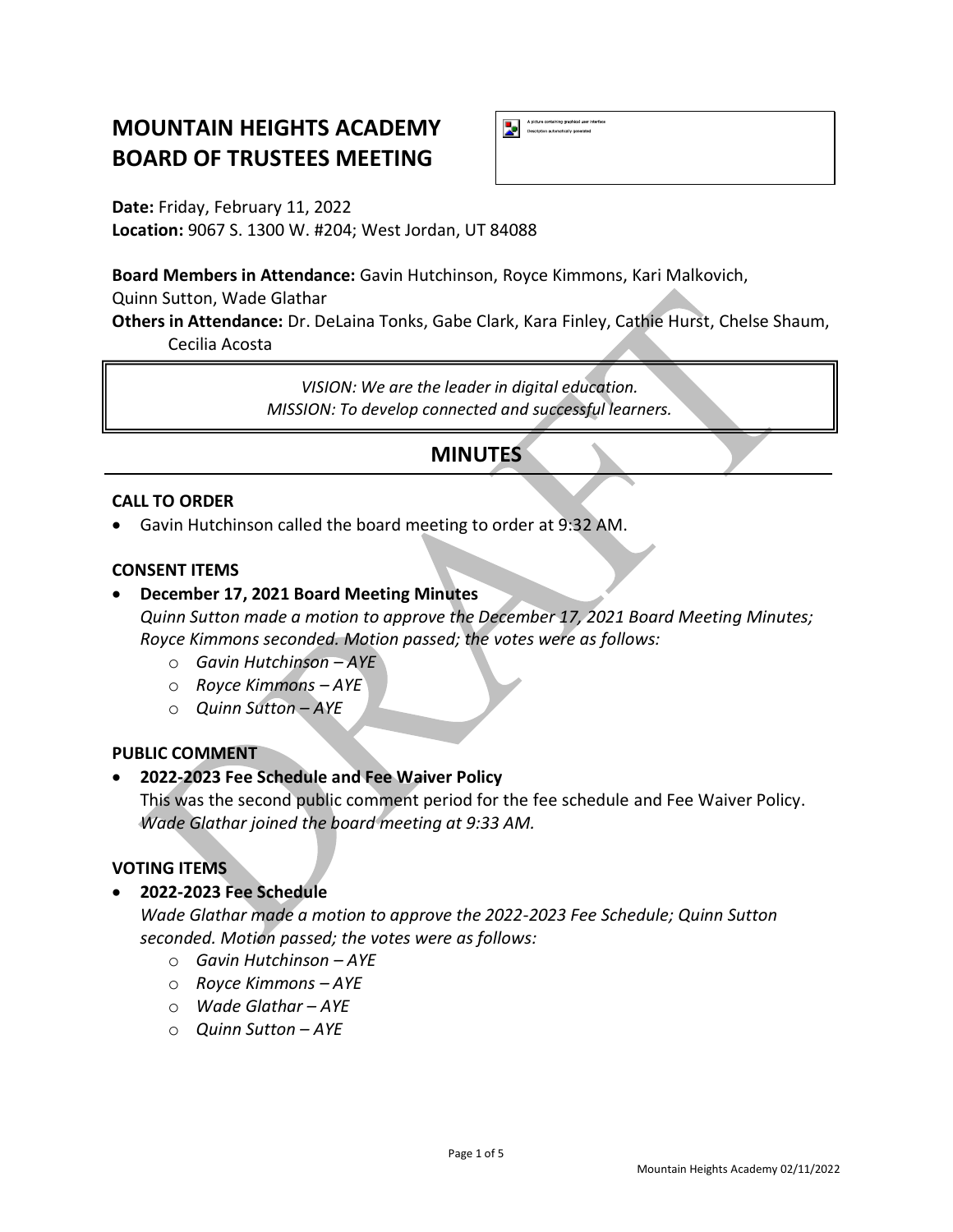## • **Fee Waiver Policy**

No changes were made to the policy, and it has been reviewed. *Royce Kimmons made a motion to reapprove the Fee Waiver Policy; Wade Glathar seconded. Motion passed; the votes were as follows:*

- o *Gavin Hutchinson – AYE*
- o *Royce Kimmons – AYE*
- o *Wade Glathar – AYE*
- o *Quinn Sutton – AYE*

#### **REPORTS**

## • **Finance Report**

Cathie Hurst reviewed the financial statements as of December  $31<sup>st</sup>$  and the budget is as anticipated. The 990 has been provided for board review and filed.

*Kari Malkovich joined the board meeting at 9:41 AM.*

## **VOTING ITEMS**

## • **Positive Behaviors Plan**

The need to adopt a positive behaviors plan was provided and the plan components and reporting requirements were outlined.

*Kari Malkovich made a motion to approve the Positive Behaviors Plan; Quinn Sutton seconded. Motion passed; the votes were as follows:*

- o *Gavin Hutchinson – AYE*
- o *Royce Kimmons – AYE*
- o *Kari Malkovich – AYE*
- o *Wade Glathar – AYE*
- o *Quinn Sutton – AYE*

*Chelse Shaum and Cecilia Acosta joined the board meeting at 9:45 AM.*

## **STUDENT SPOTLIGHT**

• Chelse Shaum explained the significance of the Springville Art Show, the jury process, and the honor to have Cecilia's art piece recognized. Sterling Scholar student Cecilia described her piece and the history behind its development. The Springville Art Show is currently running, and Cecilia's art is a beautiful representation. Cecilia will be pursuing graphic design and animation after she graduates.

*Chelse Shaum and Cecilia Acosta left the board meeting at 9:54 AM.*

#### **REPORTS**

## • **Director Report**

Dr. Tonks provided an update on the current state of the school, including early graduates, Sterling Scholars, the STEM program, and the annual National History Day program. Student performance, enrollment, and the pages on the USBE website for the portrait of a graduate. Goals from the strategic plan are a primary focus and progress is being made with professional development occurring. Upcoming events for the rest of the school year were discussed and board members were invited to the Gala and Graduation. The board thanked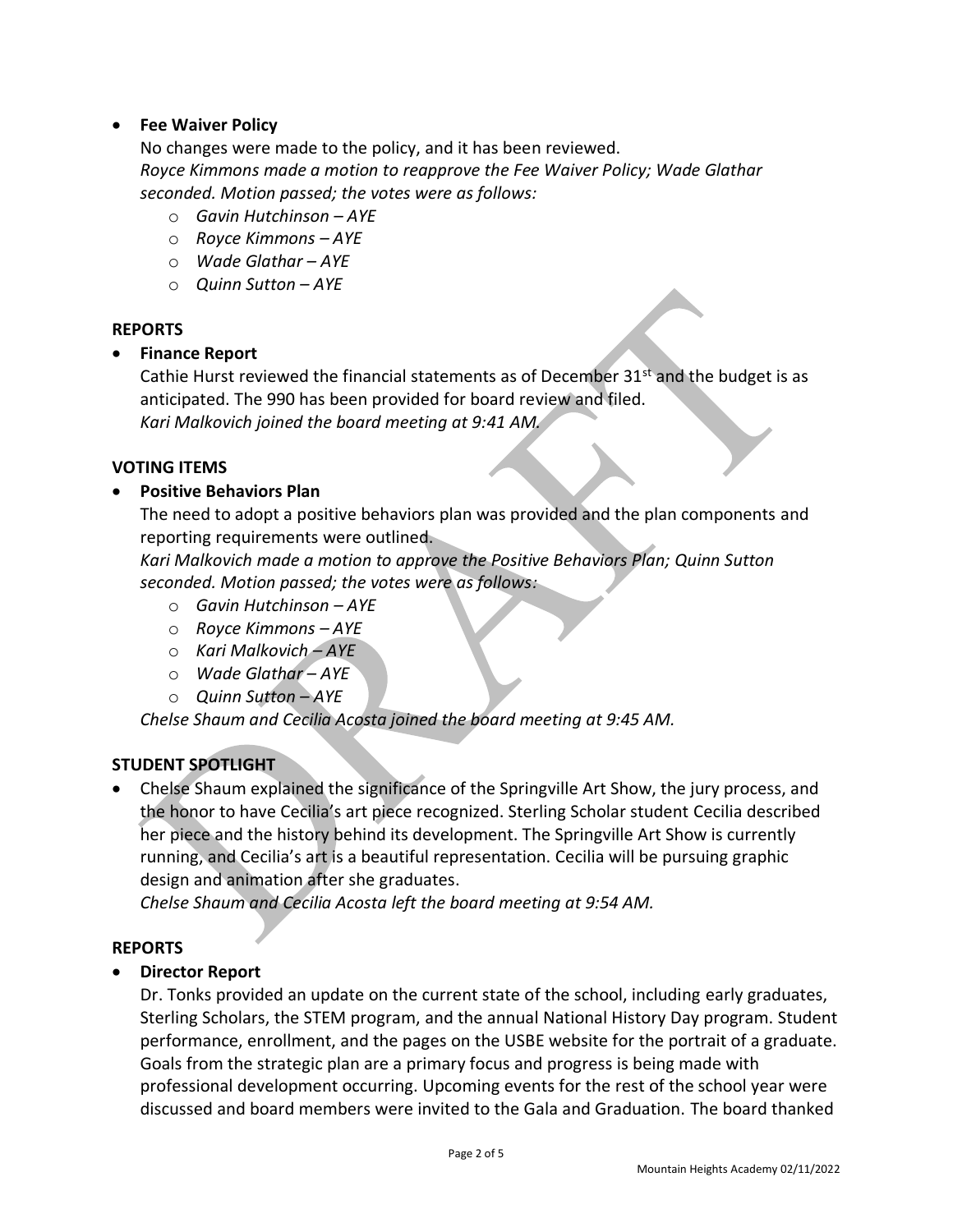Dr. Tonks for the report and outstanding work being completed at the school.

## **VOTING ITEMS**

## • **School LAND Trust Plan**

The School LAND Trust Plan outlines goals and measurements for the allocated funding. *Wade Glathar made a motion to approve the School LAND Trust Plan; Kari Malkovich seconded. Motion passed; the votes were as follows:*

- o *Gavin Hutchinson – AYE*
- o *Royce Kimmons – AYE*
- o *Kari Malkovich – AYE*
- o *Wade Glathar – AYE*
- o *Quinn Sutton – AYE*

## • **Course Curriculum Development Addendum**

The additional courses as recommended were discussed.

*Royce Kimmons made a motion to approve the Course Curriculum Development Addendum; Wade Glathar seconded.* 

Dr. Tonks discussed the ability for SOEP students to now take concurrent enrollment courses through Mountain Heights Academy.

*Motion passed; the votes were as follows:*

- o *Gavin Hutchinson – AYE*
- o *Royce Kimmons – AYE*
- o *Kari Malkovich – AYE*
- o *Wade Glathar – AYE*
- o *Quinn Sutton – AYE*

## • **Course Credit Proposal for Concurrent Enrollment**

Digital Literacy (0.5 credit) and Computer Tech Ed (1.0) are current graduation requirements. As the school is growing and developing the Concurrent Enrollment program, it was proposed to add Computer Information Systems (CIS) 1200 to be accepted as the fulfillment of the 0.5 Digital Literacy credit requirement and 0.5 of the 1.0 CTE credit requirement. CIS 1200 would be worth 1.0 credit total. This is industry standard at other schools offering this CE course.

*Kari Malkovich made a motion to approve the Course Credit Proposal for Concurrent Enrollment; Wade Glathar seconded. Motion passed; the votes were as follows:*

- o *Gavin Hutchinson – AYE*
- o *Royce Kimmons – AYE*
- o *Kari Malkovich – AYE*
- o *Wade Glathar – AYE*
- o *Quinn Sutton – AYE*

## • **ETS Chromebook Purchase**

Chromebooks are needed to be purchased for next year and due to supply chain disruption it is proposed to purchase order them now. Each student can receive a Chromebook and they are checked out from the school and includes software to monitor appropriate content. The school utilizes an asset management system to remotely manage the devices. *Wade Glathar made a motion to approve the ETS Chromebook Purchase up to \$105,200;*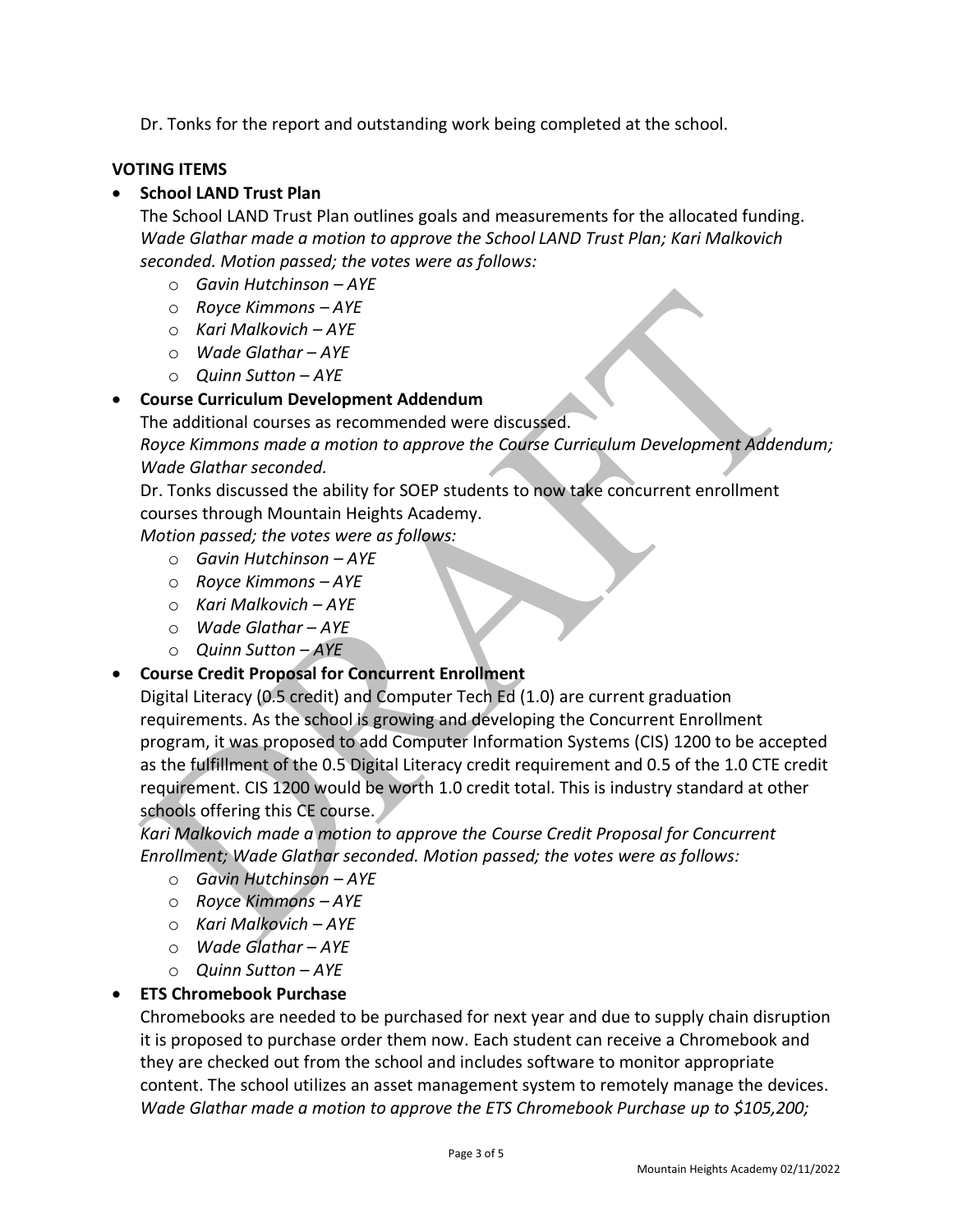*Royce Kimmons seconded. Motion passed; the votes were as follows:*

- o *Gavin Hutchinson – AYE*
- o *Royce Kimmons – AYE*
- o *Kari Malkovich – AYE*
- o *Wade Glathar – AYE*
- o *Quinn Sutton – AYE*

## • **School Supply Purchasing Plan**

Each spring the school inventories supplies and the need for the upcoming school year. *Kari Malkovich made a motion to approve the School Supply Purchasing Plan up to \$100,000; Quinn Sutton seconded.* 

Wade Glathar thanked Dr. Tonks for her foresight in evaluating need and planning. *Motion passed; the votes were as follows:*

- o *Gavin Hutchinson – AYE*
- o *Royce Kimmons – AYE*
- o *Kari Malkovich – AYE*
- o *Wade Glathar – AYE*
- o *Quinn Sutton – AYE*

## • **Rose Van Moorlehem Tuition Reimbursement Agreement**

The reimbursement agreement for coursework was reviewed. *Quinn Sutton made a motion to approve the Rose Van Moorlehem Tuition Reimbursement Agreement; Wade Glathar seconded. Motion passed; the votes were as follows:*

- o *Gavin Hutchinson – AYE*
- o *Royce Kimmons – AYE*
- o *Kari Malkovich – AYE*
- o *Wade Glathar – AYE*
- o *Quinn Sutton – AYE*

## • **Lisa Boucher Study**

Lisa Boucher is working on her master's capstone project and has requested a study including ninth grade students.

*Kari Malkovich made a motion to approve the Lisa Boucher Study; Quinn Sutton seconded. Motion passed; the votes were as follows:*

- o *Gavin Hutchinson – AYE*
- o *Royce Kimmons – AYE*
- o *Kari Malkovich – AYE*
- o *Wade Glathar – AYE*
- o *Quinn Sutton – AYE*

## **CALENDARING**

- The next board meeting is scheduled for April 15, 2022 at 9:30 AM.
- The legislative session is underway and there are bills that will impact education.
- Board members were encouraged to attend the National Charter School Conference and let Dr. Tonks know if they are available.